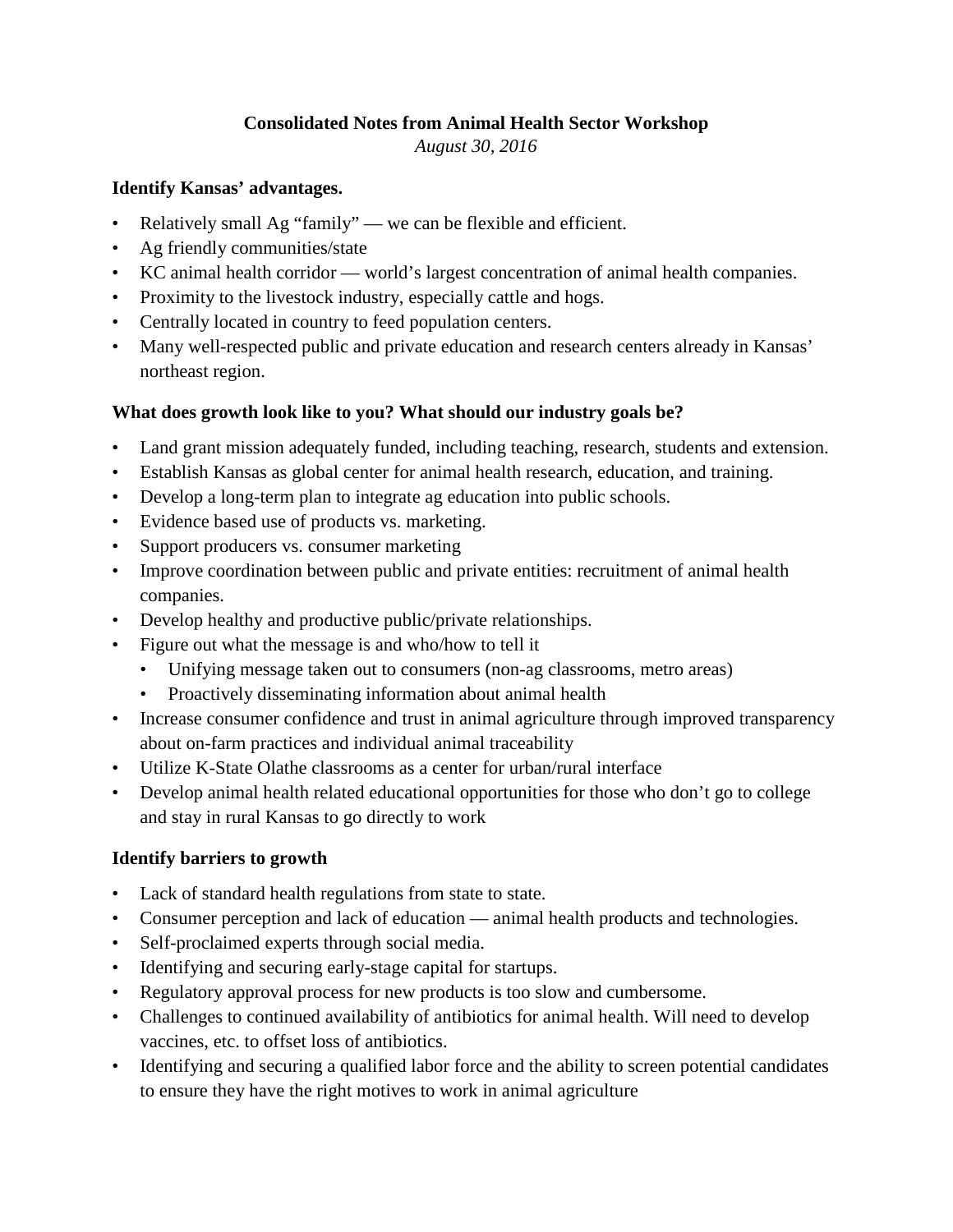- Well-trained/engaged real-world trained veterinarians with the ability to relation to production.
- Change the process of vet school selection.
- Lack of a traceability system
- Impact in small communities and what have on the younger generations.
- Rather than just pushing kids toward college, there needs to be better education pathways that provide a direct continuum from curriculum to job opportunity
- Companies preying on consumers' fears proactively addressing/disseminating correct information for entire ag sector
- Need rural veterinary practitioners
- Understanding federal and state government rules and regulations for new and startup companies, including companies that already exist internationally

# **Identify untapped opportunities and ideas for growth.**

- Improve coordination, communication and transparency about the role private industry will play in research at NBAF
- Develop new or modify existing business incentives to help recruit animal health companies
- Leverage community college bioscience courses and training and technical schools' laboratory technician trainings
- Connect with consumers' values to earn permission to share science/economics
- Start the message with our values in animal agriculture, then go into science/economics
- Strengthen community college/technical school partnerships to address workforce needs.
	- Colby Vet Tech program
	- Small community retain jobs
	- Rural Development
- Traceability
	- Determine how to balance regulations with consumer/markets
	- Determine opportunities for market driven traceability in Kansas agriculture
	- Connect traceability to consumers
- Three Kansas Regent schools in the animal health corridor.
- Encourage more exposure at high school level through short courses related to biotechnology or other opportunities in agriculture
- Correct misinformation about agriculture and proactively disseminate the truth about Ag
- Develop high school students that are job ready.
- Explore opportunities to grow animal health presence in smaller communities
- Classroom teaching meets needs of private industry and producers on "ground"
- Identify opportunities to leverage agriculture education programs to connect with consumers in urban areas in the state
- Giving a day of ideas for younger generation to develop interests.
	- State directory
	- Fertilizer manufacturers